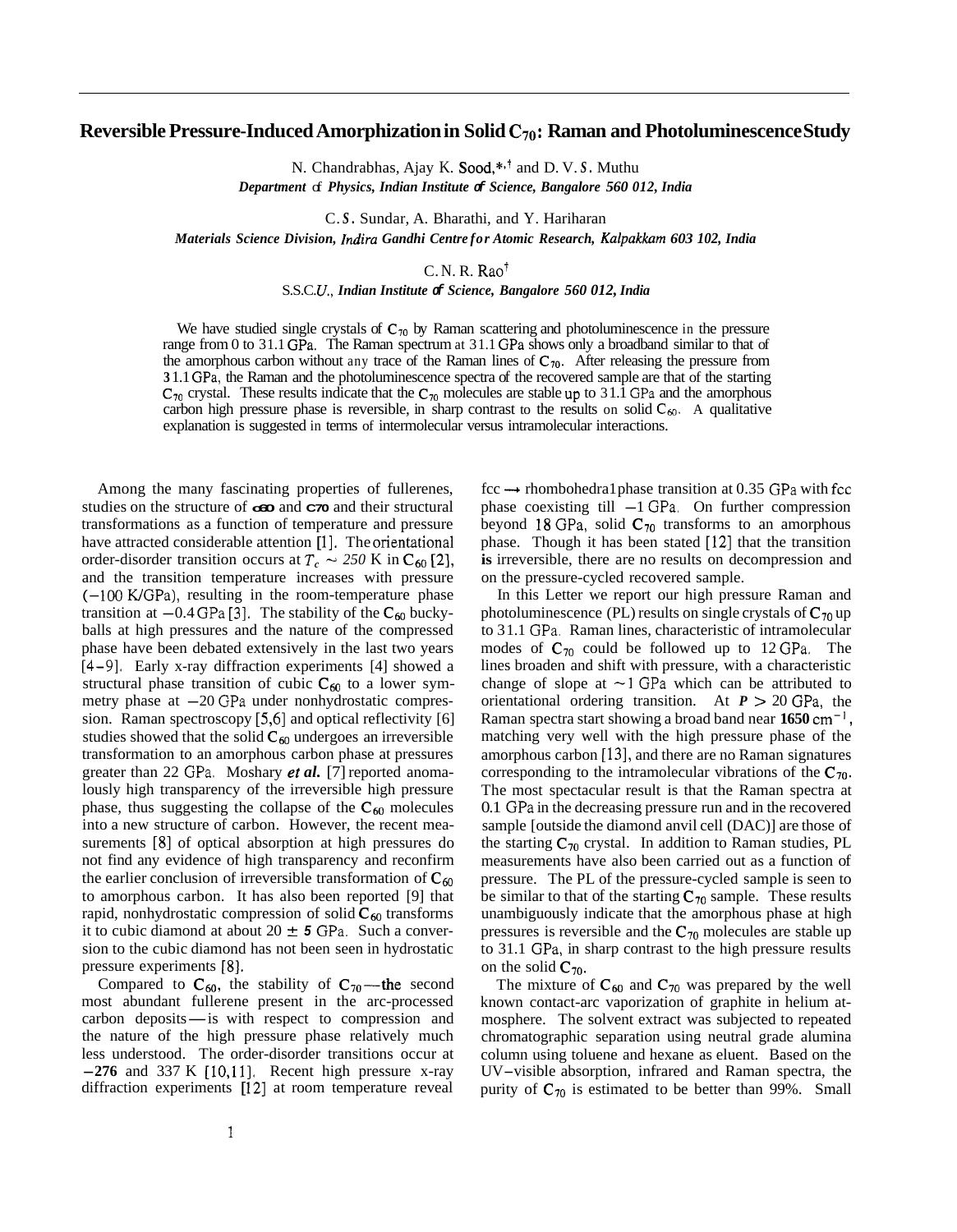single crystals were grown by the temperature gradient vapor deposition method. High pressure Raman and PL experiments were carried out using 5145 **A** argon laser line (power *<5* mW before the DAC) at room temperature in a gasketed Mao-Bell type DAC with a 4: 1 methanol-ethanol mixture as the pressure-transmitting medium. Pressure was measured by the well known ruby fluorescence technique. The interference of the ruby fluorescence  $(-1.78$ to 1.67 eV at ambient pressure) with the PL of the  $C_{70}$  crystal was minimized by keeping the ruby crystal (size  $= 20 \mu m$ ) as far away from the sample as possible in the gasket hole (size  $= 20 \mu m$ ). The spectra were recorded using a DILOR-XY spectrophotometer equipped with a liquid nitrogen cooled charge coupled device detector, as well as using a Spex Ramalog with a cooled photomultiplier tube (Burleigh C31034A). Twelve pressure runs were done, reaching a maximum pressure of 31.1 GPa. The ruby fluorescence lines were seen to broaden beyond 12 GPa but were clearly resolved up to the highest pressure.

We shall first discuss the Raman results. In the spectral range of  $200-1700 \text{ cm}^{-1}$ , we observe 20 distinct intramolecular modes at almost ambient pressure (<0.1 GPa) with the sample in the DAC, similar to the earlier reports [14,15]. The region  $1300-1400 \text{ cm}^{-1}$  is dominated by the first order Raman line of the diamond anvils at  $1332 \text{ cm}^{-1}$ . The variation of Raman lines with an increase in pressure in the range  $0-31.1$  GPa is shown in Figs. l(a) and l(b). **As** the pressure increases, **C70** Raman lines broaden, and their intensities decrease substantially. Even the  $1567 \text{ cm}^{-1}$  mode, which is most intense at ambient pressures, can be followed only up to  $-12$  GPa, above which it merges with the background [see Fig. l(a)]. We find that the slopes in the pressure dependence of the peak position of Raman modes at 1567, 1516,1470, and  $1449 \text{ cm}^{-1}$  change at  $-1$  GPa [16], which can be related to the reported orientational ordering phase transition from fcc to rhombohedra1 structure observed by x-ray diffraction [12].

At high pressures ( $P > 20$  GPa), only a broad Raman band appears between  $1500$  and  $1900 \text{ cm}^{-1}$ . The intensity of this band is very weak. In order to improve signal to noise ratio, these measured spectra (at  $P > 20$  GPa) were subjected to discrete wavelet transform filtering [17]. The Raman spectrum at pressure 31.1 GPa shows a broad band peaked at 1720 cm<sup>-1</sup>. This broad band is exactly similar to the corresponding high pressure Raman spectrum of the amorphous carbon which has a Raman band centered about  $\omega = 1580 \text{ cm}^{-1}$  at ambient pressure and pressure derivative  $d\omega/dP$  of 4.4 cm<sup>-1</sup>/GPa [13]. On the decrease of pressure from 31.1 GPa, the Raman measurements at 10 GPa still show a broadband at 1600 cm-' (see inset in Fig. *2),* implying that the amorphous phase is present up to this pressure. The most interesting result is that the Raman spectra at 0.1 GPa, and that of the recovered sample outside the DAC are that of the starting  $C_{70}$  crystal wherein 20 lines are again seen in the range  $200 - 1700$  cm<sup>-1</sup>.



FIG. 1. (a) Raman spectra in the range  $1400-1700$  cm<sup>-1</sup> at different pressures up to 15.3 GPa in the increasing pressure cycle. Magnification factors are indicated. **(b)** Raman spectra in the spectral range 1400-1900 cm<sup>-1</sup> at higher pressures. The thick solid lines are the wavelet transforms of the corresponding recorded spectra, shown **by** thin lines.

Figure 3(a) shows the PL spectra of the  $C_{70}$  crystal in the DAC at four different pressures of 0, 0.7, 1.7, and 2.8 GPa in the increasing pressure run. The PL spectrum of the starting  $C_{70}$  crystal is similar to the one reported earlier of the  $C_{70}$  film on Si substrate [18]. The PL bands move to lower energies with increasing pressure, similar to that in  $C_{60}$ . At  $P > 2.8$  GPa, the PL band shifts to less than 1.4 eV, the lower limit of detection in our experiments. The redshift of the PL band with pressure  $(--0.09 \text{ eV/GPa})$  is mostly associated with the reduction of the band gap which, in turn, is related to the broadening of the valence and conduction bands due to pressureinduced enhancement of intermolecular interactions [19].

The PL of the sample recovered after cycling to 3 1.1 GPa [Fig. 3(b)] is very similar to the starting sample, except for a small blueshift of 0.1 eV. The blueshift which reflects a decrease in overlap between  $C_{70}$  orbitals can be either due to defects or clathration of the alcohol molecules in  $C_{70}$ , as seen in the case of  $C_{60}$  crystals [20]. The results shown in Figs. **2** and 3(b) unambiguously show that the amorphous phase as identified by Raman spectra at high pressures beyond 20 GPa [cf. Fig. I(b)]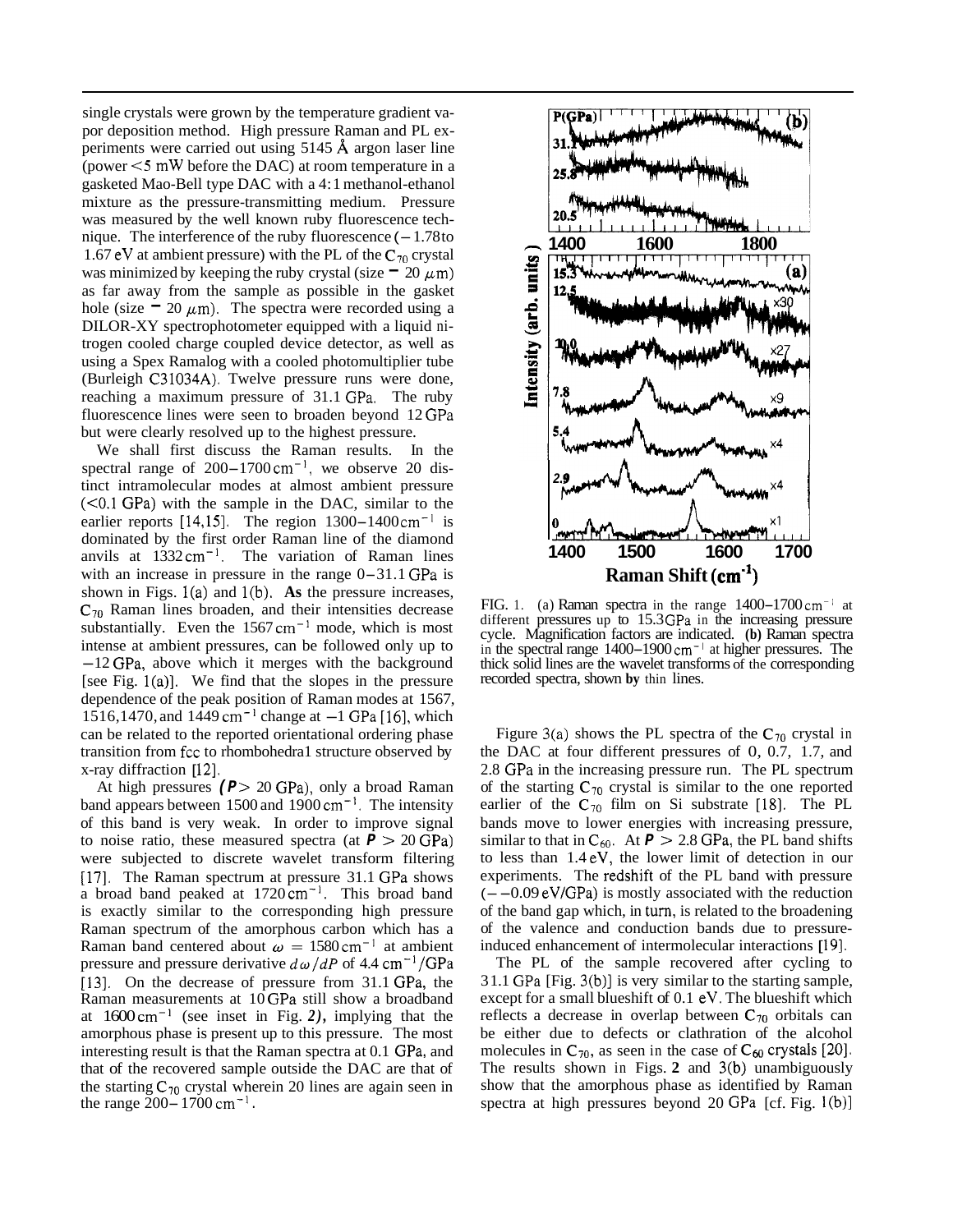

FIG. 2. Raman spectra of  $C_{70}$  cycled to 31.1 GPa during the decreasing pressure run. The inset shows the spectra at 10 and 0.1 GPa; note that the full spectrum of the recovered sample shows all the characteristic Raman lines of the starting  $C_{70}$ sample.

reverts back to the solid  $C_{70}$  on release of pressure. This is in sharp contrast to the irreversible amorphization of solid  $C_{60}$  at  $P > 22$  GPa. In the case of graphite (the parent material for fullerenes), transformation to an amorphous phase occurs at 23 GPa [21] which has been reported to be reversible on decompression [6].



**FIG.** 3. Photoluminescence spectra (a) at four typical pres- sures in the increasing pressure cycle and (b) of the recovered sample after cycling to **3** 1.1 GPa, simultaneously recorded with **Raman** spectrum shown in Fig. 2  $[$ **P**  $=$  0 (Recovered)]. Aster- isks in top curve of (a) mark the contributions from the ruby fluorescence.

At this stage, we address the question if the possible quasihydrostatic nature of the pressure in the DAC can influence the reversible nature of the high pressure phase. Broadened linewidths and the separation **(A)** of the *R1*  and *R2* ruby fluorescence lines are generally regarded as indicators of the presence of nonhydrostatic stress components. In our experiments, the  $R_1$  and  $R_2$  lines are clearly resolved even at the highest pressure of 31.1 GPa, although their linewidths are broadened for *<sup>P</sup>*> 12 GPa. The pertinent observation in relation to our results is that in the return pressure run, the linewidth and the separation **A** for *P* > 10 GPa and 0.1 GPa remain nearly similar, whereas the measured Raman spectra are drastically different. This indicates that the nature of pressure, in particular the extent of nonhydrostaticity, does not influence our main results.

We can attempt to rationalize the pressure behavior seen in  $C_{70}$  in comparison with those observed earlier in  $C_{60}$  [6] and graphite [6,21] based on intramolecular distances and steric constraints [22]. It must be remarked that pressure-induced amorphization is also seen in other molecular crystals like  $SiO<sub>2</sub>$  [23], AlPO<sub>4</sub> [24], and LiCsSO<sub>4</sub> [25]. Some of these systems like  $SiO<sub>2</sub>$  retain their amorphous nature on pressure release, whereas others like AlP04 and LiCsS04 recrystallize. In this picture pressure reduces the nearest neighbor distance between the molecules and below a limiting distance, the intermolecular interactions can become comparable to intramolecular interactions themselves, resulting in the distortion of the molecular units and the formation of a new phase having different bonding and structure.

The nearest carbon-carbon distance between the neighboring buckyballs is  $d_{C-C} = d_{n-n} - \sigma$ , where  $d_{n-n}$  is the nearest neighbor distance between the centers of the molecules and  $\sigma$  is the relevent molecular dimension. The  $C_{60}$  molecules are spherical with  $\sigma = 7.06$  **8**, [2]. The  $C_{70}$ molecules, on the other hand, are ellipsoidal [26] with a long axis of 7.916 **8,** and a short axis of 7.092 **A** and are oriented in the high pressure rhombohedral phase (P > 1 GPa) with the long axis along the [111] direction and, therefore, in the close packing (110) plane,  $\sigma = 7.092 \text{ Å}.$ The pressure dependence of  $d_{C-C}$ , related to  $d_{n-n}$ , has been obtained from the Murnaghan equation of state [27] using the known bulk modulus and its pressure derivative  $[4,12,28]$ . For  $C_{60}$  solid,  $d_{C-C}$  reduces from 3.04 Å  $(P = 0)$  to 1.89 Å at 22 GPa, whereas for  $C_{70}$  solid it decreases from 3.39 Å  $(P = 0)$  to only about 2.67 **8,** at 20 GPa. In graphite, interlayer separation along the *c* axis (equivalent to  $d_{\text{C-C}}$ ) reduces from 3.35 Å ( $P = 0$ ) to 2.76 **A** at 23 GPa. The decrease of  $d_{C-C}$  is steeper in  $C_{60}$ than that of  $C_{70}$  and graphite. Theoretical calculations in  $C_{60}$  indicate [29] that as  $d_{C-C}$  decreases, the intermolecular interaction, which is van der Waal type at ambient pressure, acquires some covalent character with an associated partial conversion from  $s p^2$  to  $s p^3$  hybridization. When the fraction of  $s p<sup>3</sup>$  bonds increases at high pressures, the structure can be close to amorphous carbon which is